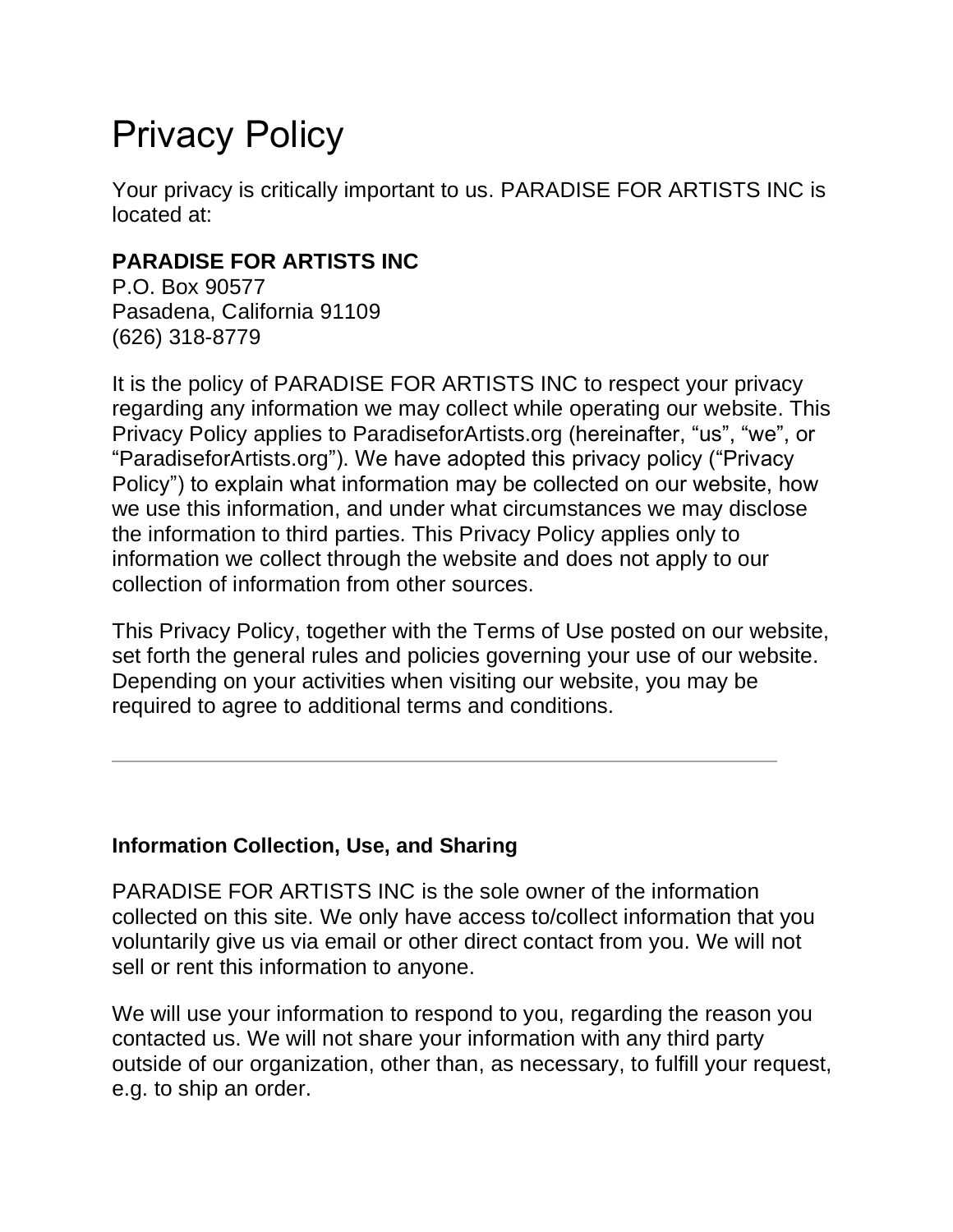Unless you ask us not to, we may contact you via email in the future to tell you about exhibitions and programs, new products, membership, opportunities to support the organization, or changes to this privacy policy.

#### **Your Access to and Control over Information**

You may opt out of any future contacts from us at any time. You can do so by contacting us via the email address or phone number provided on our website.

## **Security**

We take precautions to protect your information. Wherever we collect sensitive information (such as credit card data), that information is encrypted and transmitted to us in a secure way. You can verify this by looking for "https" at the beginning of the address of the web page.

In addition, we take steps to protect all user data we collect against any unauthorized access. However, you should keep in mind that the website is run on software, hardware and networks, which, from time to time, require maintenance or experience problems or breaches of security beyond our control. Despite our best intentions and the guidelines outlined in this Privacy Policy, no data transmission over the Internet or encryption method can be guaranteed to be 100 percent secure, and, therefore, accessing any website is at your own risk.

#### **Links to External Sites**

Our website may contain links to external sites that are not operated by us. If you click on a third-party link, you will be directed to that third party's site. We strongly advise you to review the Privacy Policy and Terms and Conditions of every site you visit.

We have no control over, and assume no responsibility for the content, privacy policies or practices of third-party sites, products or services.